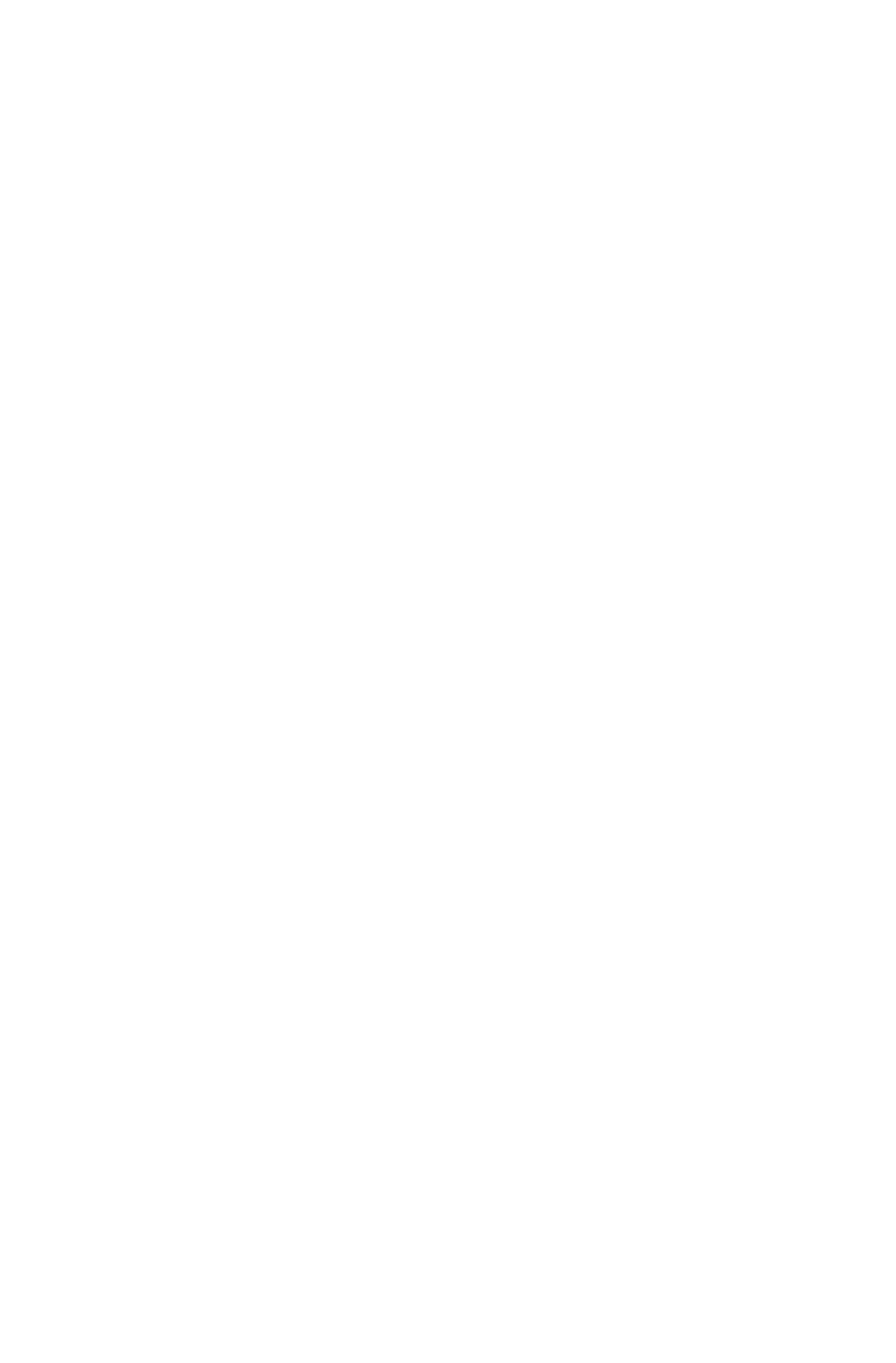# INTRODUCTION

This booklet is intended to help friends and families of people living with a mental illness effectively recognize, manage, plan and prevent a mental health crisis. The booklet outlines what can cause a crisis, warning signs, strategies to help de-escalate a crisis, resources that may be available and the components of a crisis plan. Also included is information about advocating for a person in crisis along with a sample crisis plan.

A mental health crisis is as important to address as any health crisis. It is difficult to predict when a crisis will happen. While there are triggers and signs, a crisis can occur without warning. It can occur even when a person has followed their treatment or crisis prevention plan and used techniques they learned from mental health professionals.

We all do the best we can with the information and resources we have. Some days we can handle more than other days; this is normal and to be expected, especially for those living with a mental illness. You or your loved one may need help when you have exhausted all your tools for coping with a crisis.

# **RECOGNIZE**

# **What is a mental health crisis?**

A crisis is any situation in which a person's behaviors puts them at risk of hurting themselves or others and/or when they are not able to resolve the situation with the skills and resources available.

For the purpose of the use of crisis teams, Minnesota law defines a mental health crisis as a "behavioral, emotional, or psychiatric situation which, but for the provision of crisis response services, would likely result in significantly reduced levels of functioning in primary activities of daily living, or in an emergency situation, or in the placement of the recipient in a more restrictive setting, including but not limited to, inpatient hospitalization."

#### **What causes a mental health crisis?**

Many things can lead to a mental health crisis. Increased stress, physical illness, problems at work or at school, changes in family situations, trauma/violence in the community or substance use may trigger an increase in behaviors or symptoms that lead to a crisis. These issues are difficult for everyone, but they can be especially hard for someone living with a mental illness.

#### *Here are some examples of situations or stressors that can trigger a mental health crisis:*

#### **Home or environmental triggers**

• Changes to family structure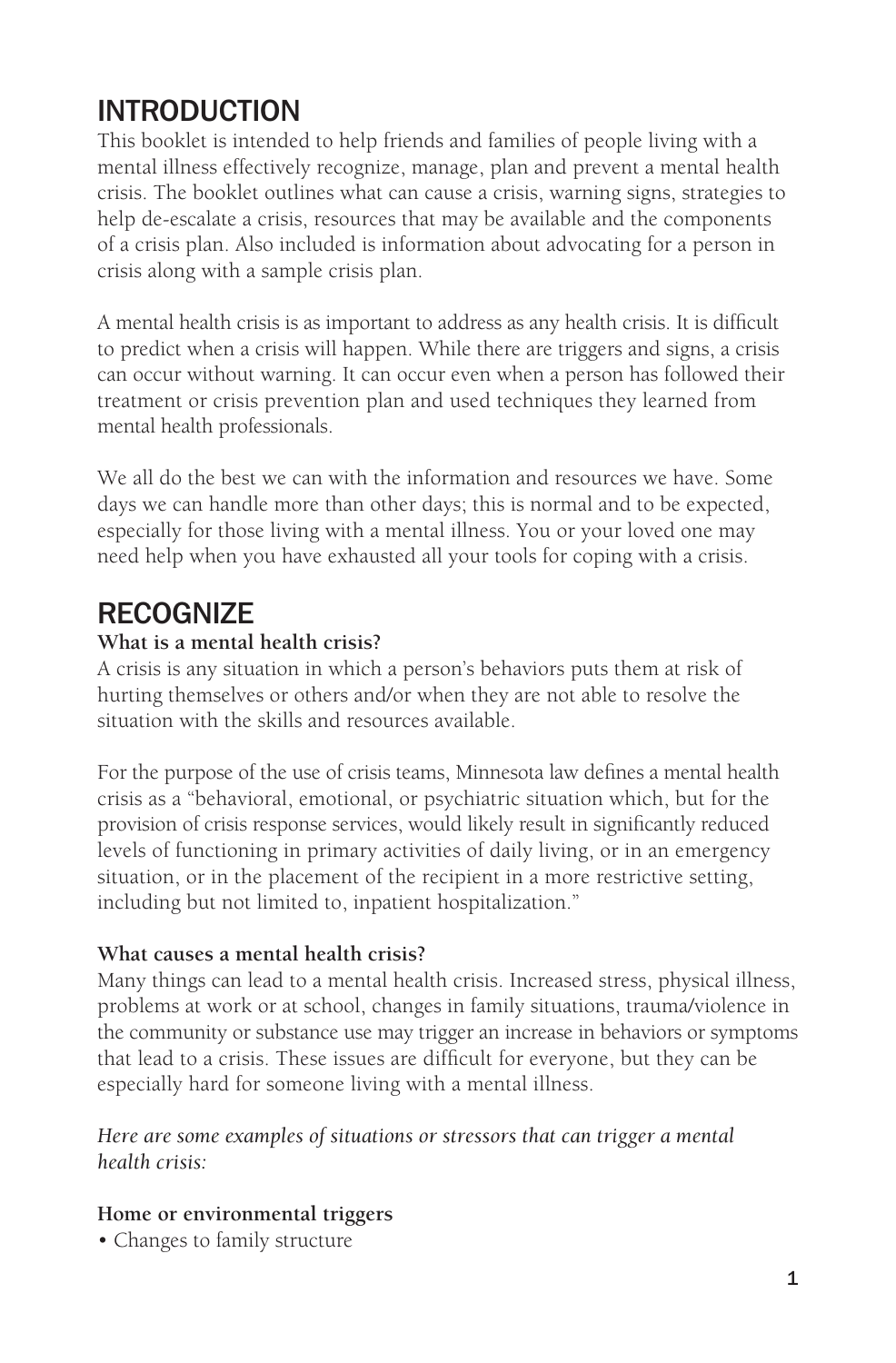- Changes in relationship with boyfriend, girlfriend, partner, spouse
- Loss of any kind: pet, family member or friend due to death or relocation
- Strained relationships with roommates, loved ones
- Changes in friendships
- Fights or arguments with loved ones or friends
- Trauma/violence
- Poverty

# **School/work triggers**

- Worrying about upcoming projects or tasks
- Feeling singled out by co-workers/peers; feelings of loneliness
- Mounting pressures, anxiety about deadlines
- Lack of understanding from peers, co-workers, teachers or supervisors who may not understand that behaviors are symptoms of mental illnesses
- Real or perceived discrimination

# **Other triggers**

- Stops taking medication or misses doses
- Starts new medication or new dosage of current medication; medication stops working
- Use or abuse of drugs or alcohol
- Pending court dates
- Being in crowds, large groups of people
- Community trauma/violence

# **What are the warning signs of a mental health crisis?**

Sometimes family, friends or co-workers observe changes in a person's behavior that may indicate an impending crisis. Other times the crisis comes suddenly and without warning. You may be able to de-escalate or even prevent a crisis by identifying the early changes in a person's behavior, such as an unusual reaction to daily tasks or an increase in their stress level. It may be useful to keep a journal or calendar documenting what preceded the behaviors that are of concern.

# *Some warning signs of a mental health crisis include:*

# **Inability to cope with daily tasks**

- Doesn't bathe, brush teeth, comb/brush hair
- Refuses to eat or eats too much
- Sleeps all day, refuses to get out of bed
- Can't sleep or sleeps very short periods of time

# **Rapid mood swings**

- Increased energy level
- Unable to stay still, pacing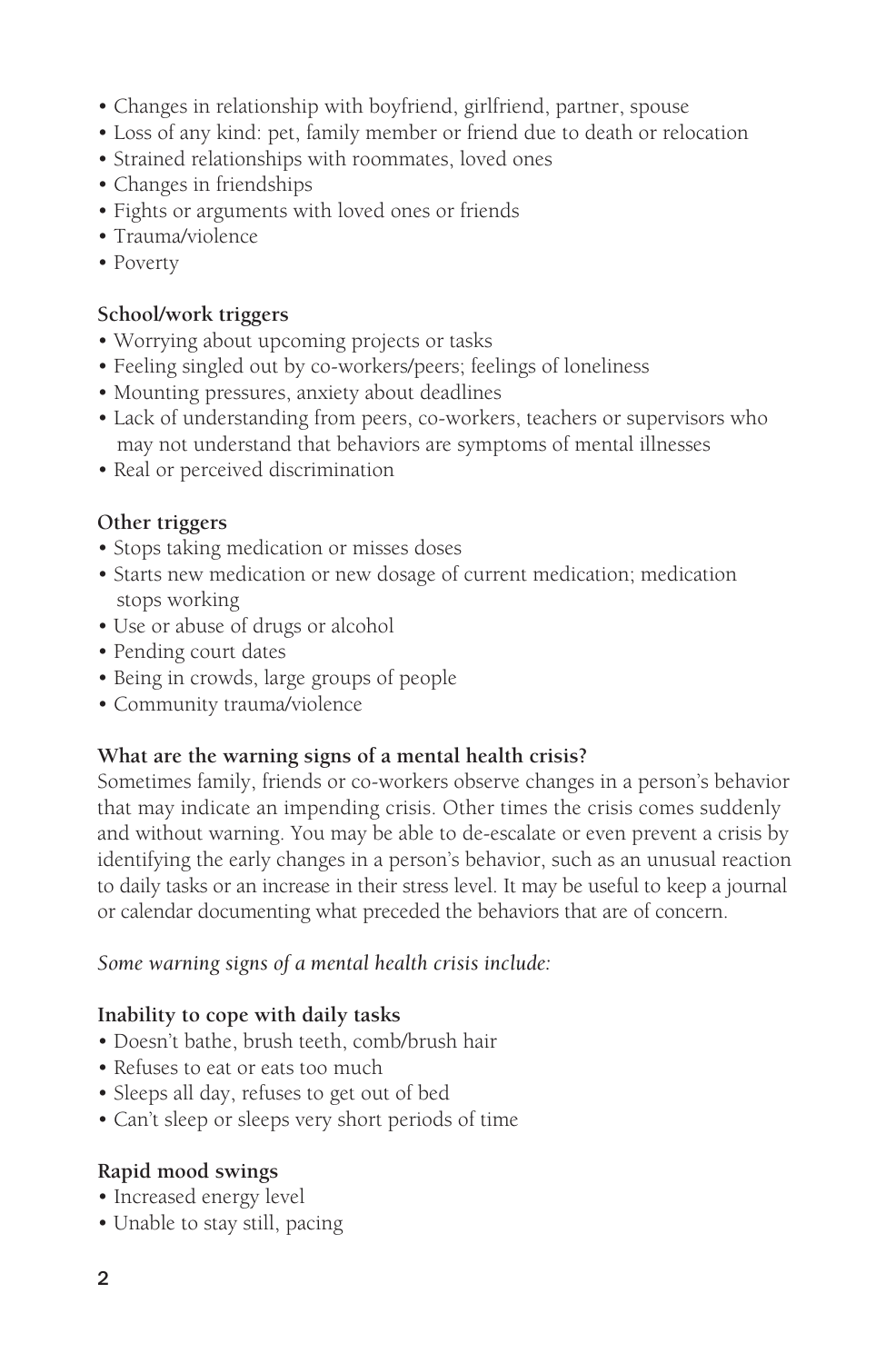- Suddenly depressed, withdrawn
- Suddenly happy/calm after period of depression

#### **Increased agitation**

- Makes verbal threats
- Violent, out-of-control behavior
- Destroys property
- Culturally inappropriate language

#### **Displays abusive behavior**

- Hurts others
- Cutting, burning or other self-injurious behavior
- Abuses alcohol or drugs

#### **Loses touch with reality (psychosis)**

- Unable to recognize family or friends
- Has increasingly strange ideas
- Is confused and disorganized
- Thinks they are someone they are not
- Does not understand what people are saying
- Hears voices
- Sees things that are not there

#### **Isolation from school, work, family, friends**

- Decreased interest in usual recreational activities
- Changes in friendships
- Stops going to school or work

#### **Unexplained physical symptoms**

- Facial expressions look different
- Increase in headaches, stomach aches
- Complains they don't feel well

# MANAGE

# **What to do in a mental health crisis**

When a mental health crisis occurs, friends and family often don't know what to do. The behaviors of a person experiencing a crisis can be unpredictable and can change dramatically without warning.

If you are worried that your loved one is in or nearing a crisis, seek help. Assess the situation before deciding who to call. Is the person in danger of hurting themselves, others or property? Do you need emergency assistance? Or do you have time to start with a phone call for guidance and support? **Most importantly – safety first! In a crisis situation, when in doubt, go out.**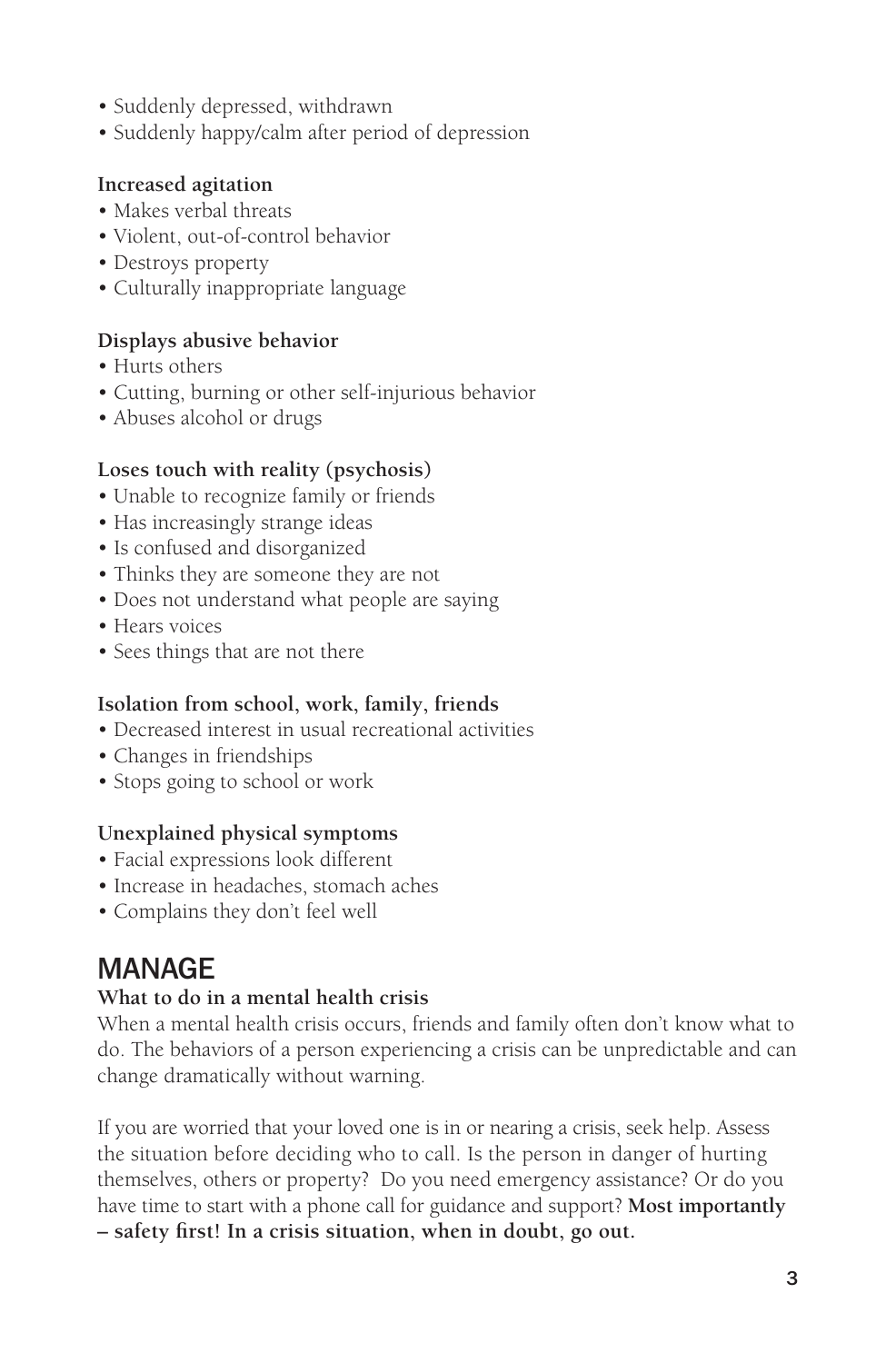#### **De-escalation techniques**

A person in the midst of a mental health crisis cannot always communicate their thoughts, feelings or emotions clearly. They may find it difficult to understand what others are saying. It is important to empathize with the person's feelings, stay calm and try to de-escalate the crisis. If these strategies do not work, seek outside resources or help.

#### *De-escalation techniques that may help resolve a crisis:*

- Keep your voice calm
- Avoid overreacting
- Listen to the person
- Don't argue or try to reason with the person
- Express support and concern
- Avoid continuous eye contact
- Ask how you can help
- Keep stimulation level low
- Move slowly
- Offer options instead of trying to take control
- Avoid touching the person unless you ask permission
- Be patient
- Gently announce actions before initiating them
- Give the person space

If you haven't been able to defuse the crisis, you may need to seek additional help from mental health professionals who can assess a person to determine the level of crisis intervention required. Remain as calm as possible.

#### **Not in immediate danger**

If you do not believe your loved one is in immediate danger, call a psychiatrist, clinic nurse, therapist, case manager or physician who is familiar with the person's history. This professional can help assess the situation and offer advice. The professional may be able to make an appointment or admit the person to the hospital. If you cannot reach someone and the situation is worsening, do not continue to wait for a return call. Take another action, such as calling your county mental health crisis team. **If safety is a concern, call 911. However, make sure to tell them this is a mental health concern.**

#### **Mental health crisis phone lines and crisis response teams**

In Minnesota, each county has a 24-hour mental health crisis phone line for both adults and children. Some 24-hour phone lines serve more than one county. These crisis lines are staffed by trained workers who assist callers with their mental health crisis, make referrals and contact emergency services if necessary. If the call is made after normal business hours, the crisis line will connect the caller to a mental health professional within 30 minutes.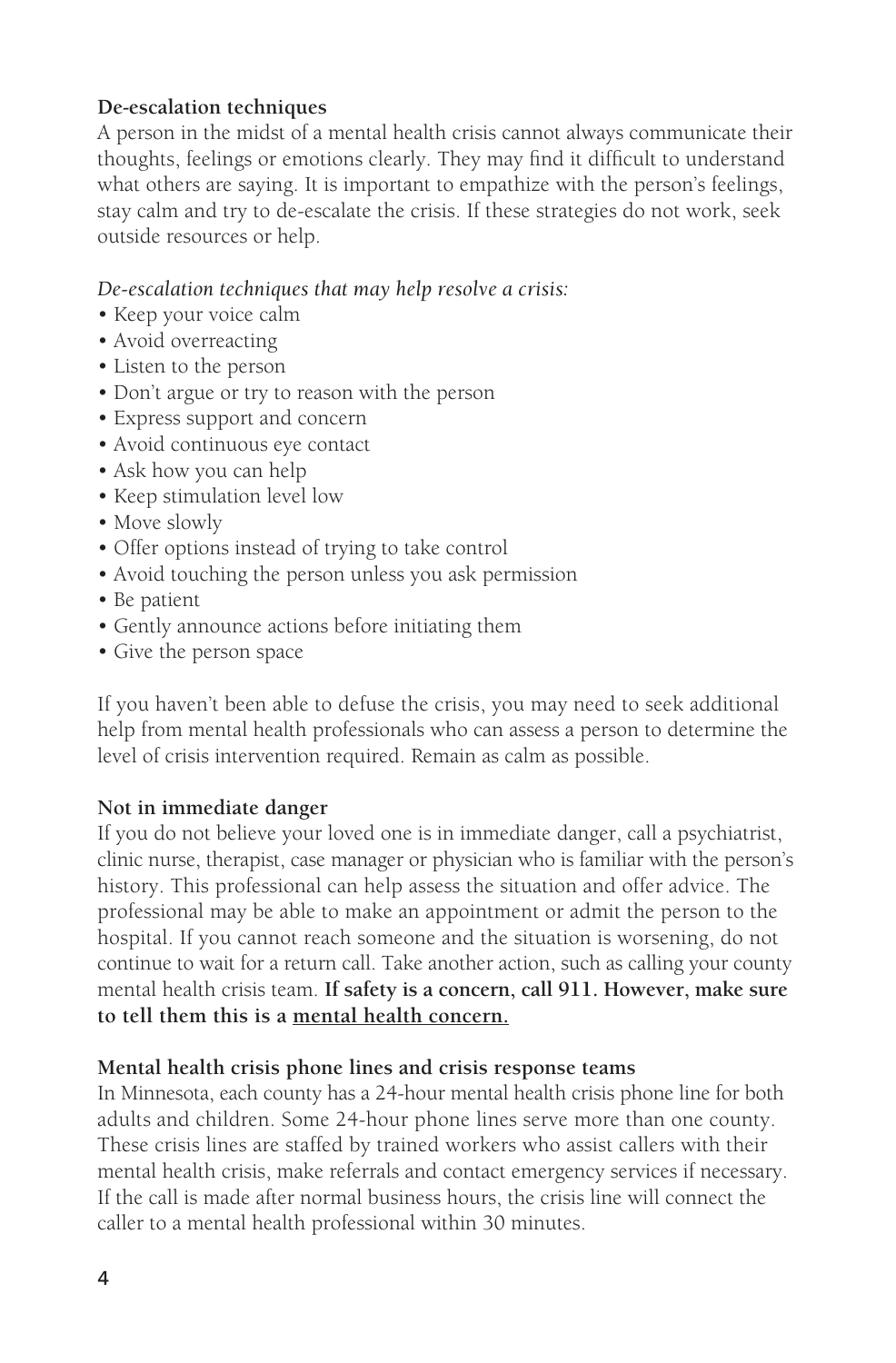In addition to 24-hour crisis phone lines, counties also have a mobile crisis response team. Mobile crisis teams are teams of two or more licensed mental health professionals or practitioners that can meet the person at the scene of the crisis or wherever the person will feel most comfortable. Response times for mobile teams may vary depending on your location and the location of the mobile team staff.

Crisis teams are meant to be accessible to anyone in the community at any time. They are available 24 hours a day, seven days a week and 365 days a year to meet face-to-face with a person in a mental health crisis, conduct a mental health crisis assessment and create a crisis treatment plan. A person does not have to have a mental health diagnosis to receive crisis services. Crisis teams will respond and address the situation regardless of whether or not the person has insurance. If the individual in crisis does have insurance, the crisis team will bill their insurance company for services they provide. Some crisis teams offer interpreter services for non-English speakers who require assistance, although those who need an interpreter may have to wait longer to receive crisis services depending on the interpreter's availability.

Crisis teams can help individuals living with a mental illness and their loved ones:

- Cope with immediate stressors
- Develop practical behavioral strategies to address the person's short term needs
- Assist in identifying what issues led to the crisis
- Suggest techniques to avoid a crisis in the future
- Conduct a diagnostic assessment
- Identify available resources and supports
- Develop and write a crisis plan
- Provide phone consultation and support
- Make a referral to a crisis center or hospital
- Consult with outside mental health professionals as needed
- Respond in non-urgent situations to help prevent a future crisis

The crisis team will ask questions to determine the best way to address the situation. They may ask you:

- Your name and the name of the person in crisis
- Your relationship to that person
- The address where the crisis is occurring
- A phone number to call in case you are disconnected
- The nature of the problem
- If safety is a concern
- If the person has harmed themselves or is threatening harm
- The possible cause of the crisis
- Mental health and hospitalization history
- Medical insurance information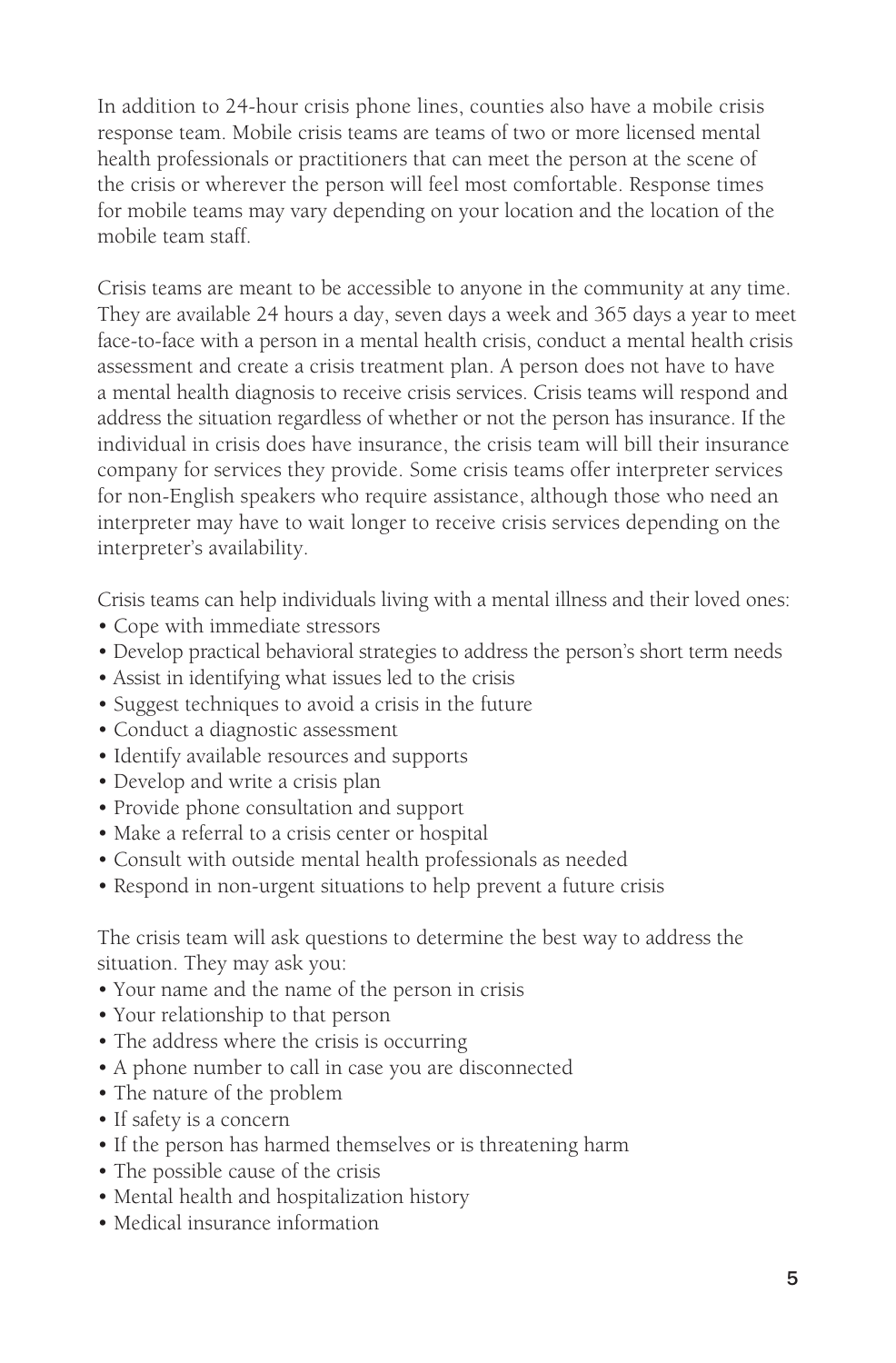The crisis team is required by law to maintain a file for anyone who receives mobile crisis intervention or crisis stabilization services. This file will include:

- The crisis treatment plan for the person receiving services
- Signed release forms
- The person's health information and current medications
- Emergency contacts
- Case records detailing the intervention
- Any clinical supervision that may be required
- Summary of any case reviews
- Any other information the person would like to have in the file.

When you call your mental health crisis team, they will triage the call to determine the level of crisis service needed. If the person experiencing a crisis is in immediate danger to themselves or others, the crisis team will refer the situation to 911, and law enforcement will respond. If the situation is non-urgent, the crisis team will assess the level of intervention required: information and referral, a phone consultation, an emergency room visit or an immediate site visit.

When the crisis team makes a site visit, they assess the situation to determine if the person is a danger to themselves or others. Crisis staff may decide that law enforcement needs to intervene, that the person should be seen at the nearest emergency room or that the person be directly admitted to a psychiatric unit at the nearest hospital. Some mobile crisis teams will transport people to emergency rooms; if they don't and transportation is needed, the crisis team may contact paramedics or law enforcement or request that you provide transportation.

# **Stabilization services**

The crisis team may recommend crisis stabilization services. These services may be provided in the person's home, the home of a family member or friend, in the community or at a short-term licensed residential program. Services are available for up to 14 days after crisis intervention. Crisis beds are also available to individuals who are experiencing a mental health crisis or have been referred by a crisis team. These beds may be located in an adult foster care facility, IRTS respite care, or crisis home and state law has specific requirements for staffing in these facilities.

Stabilization involves the development of a treatment plan that is driven by the diagnostic assessment and the person's need for services. It must be medically necessary and must identify the person's emotional and behavioral concerns, goals and objectives. The treatment plan will also identify who is responsible for the interventions and services, the frequency or service intensity needed and the desired outcomes. Treatment plans must be completed within 24 hours of beginning services and must be developed by a mental health professional or mental health practitioner under the supervision of a mental health professional.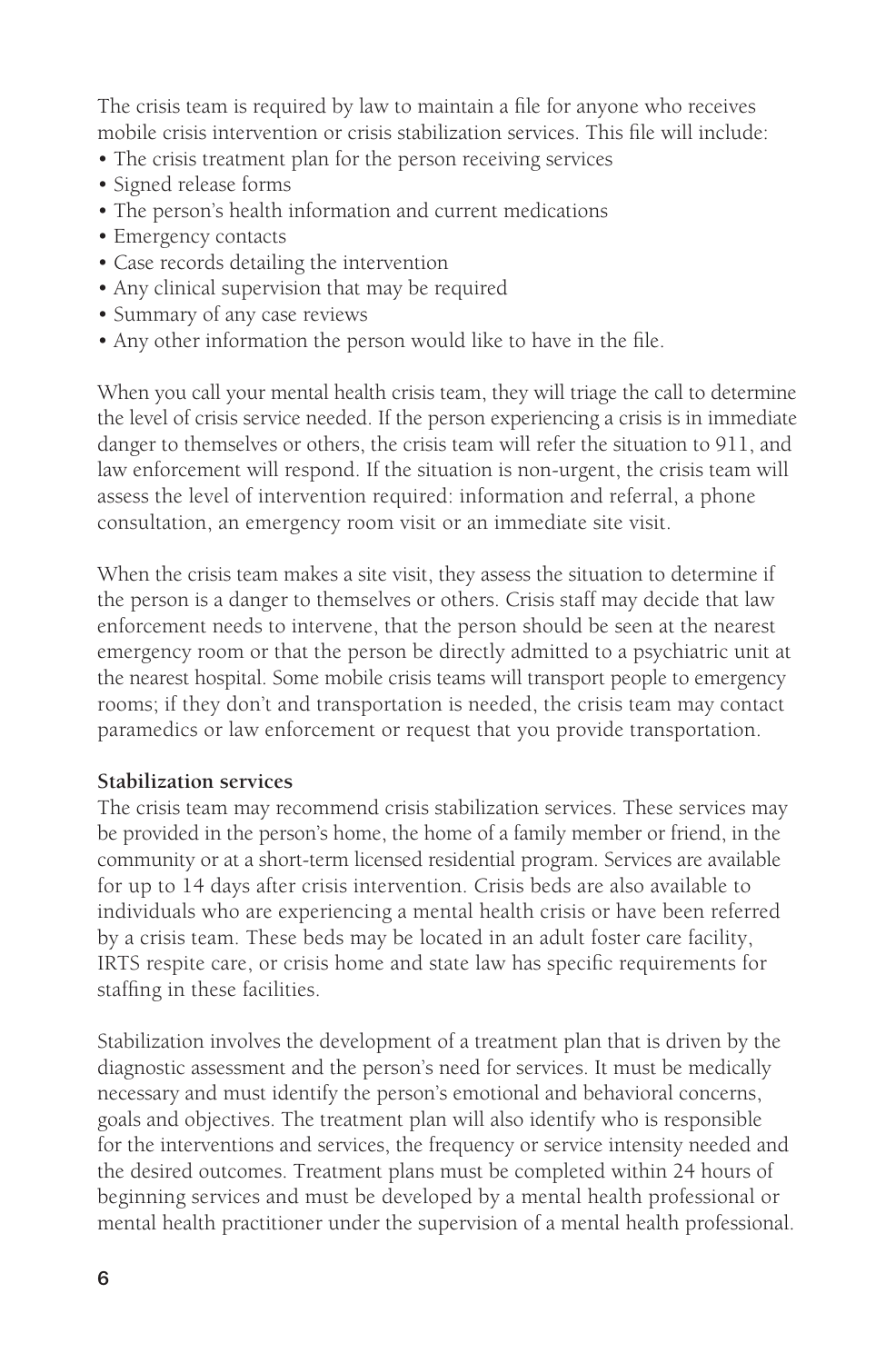At a minimum, a treatment plan will include:

- A list of problems identified in the assessment
- A list of the person's strengths and weaknesses
- Concrete and measurable short-term goals and a time-line for achieving these goals
- Specific objectives directed at achieving each goal
- Documentation of participants involved in the service planning
- What kind of services will be initiated and how frequently they will occur
- A crisis response action plan in case of a new crisis
- Clear notes on outcomes of the goals

Stabilization services may also include brief solution-focused strategies, referrals to long-term care agencies, rapid access to psychiatrists, coordinated crisis plans and a referral to the county's mental health services.

#### **In immediate danger**

If the situation is life-threatening or if serious property damage is occurring, **call 911** and ask for law enforcement assistance. When you call 911, tell them someone is experiencing a mental health crisis and explain the nature of the emergency and your relationship to the person in crisis. Telling the law enforcement agency that it is a crisis involving someone with a mental illness increases the chance that they will send an officer trained to work with people with mental illnesses. Be sure to tell them – if you know for certain – whether the person has access to guns, knives or other weapons.

When providing information about a person in a mental health crisis, always be very specific about the behaviors you are observing. Instead of saying "my sister is behaving strangely," for example, you might say, "My sister hasn't slept in three days, she hasn't eaten anything substantive in over five days and she believes that someone is talking to her to through her television." Report any active psychotic behavior, dramatic changes in behaviors (such as not leaving the house, not taking showers), threats to other people and increases in manic behaviors or agitation (pacing, irritability). Describe what is going on right now, not what happened a year ago. Finally, in a crisis situation, remember: *when in doubt, go out.* Do not put yourself in harm's way.

# **Law enforcement response**

When the law enforcement officer arrives, provide them with as much relevant and concise information about the individual in crisis as you can, including the person's:

- Diagnosis
- Medications
- Hospitalization history
- Previous history of violence or criminal charges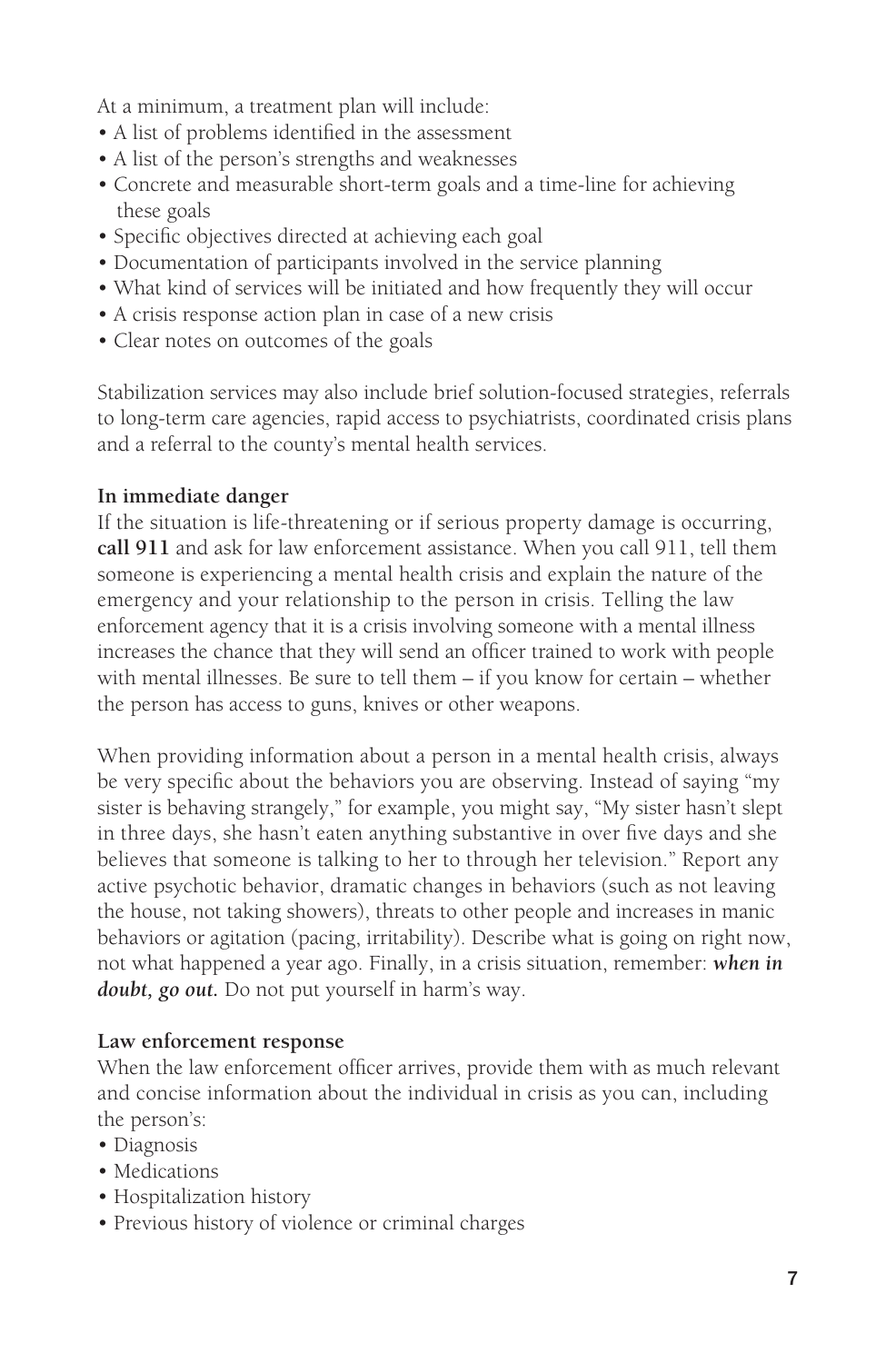If the person has no history of violent acts, be sure to point this out. Lay out the facts efficiently and objectively, and let the officer decide the best course of action.

Remember that once 911 has been called and the officer arrives on the scene, you do not control the situation. Depending on the law enforcement officers involved, they may take the person to jail instead of to a hospital emergency room. Law enforcement officers have broad discretion in deciding whom to arrest, whom to bring to the hospital emergency room and whom to ignore. You can encourage the law enforcement officer to view the situation as a mental health crisis. Be clear about what you want to have happen without disrespecting the law enforcement officer's authority. But remember, once 911 is called and law enforcement officers arrive on the scene, they determine if a possible crime has occurred and have the power to arrest someone that they suspect of committing a crime. (For more information about the criminal justice system and what to do in case of an arrest see the NAMI Minnesota booklet entitled "Advocating for People with Mental Illnesses in the Minnesota Criminal Justice System").

Law enforcement can (and often will) call the county mental health crisis teams for assistance with mental health crises. The crisis team may assist police in deciding what options are available and appropriate. Likewise, the crisis team may decide to respond with law enforcement.

Some counties and cities have Crisis Intervention Team (CIT) officers. CIT officers are specially trained to recognize and work with individuals who are experiencing a mental health crisis. CIT officers have a better understanding that a person's behaviors are the result of a mental illness and know how to de-escalate the situation. They are trained to recognize that people with a mental illness are sometimes in need of a specialized response, and they are familiar with the community-based mental health resources they can use in a crisis. You can always ask for a CIT officer to respond when you call 911, however, there is no guarantee they will be available.

#### **Emergency department**

If the situation cannot be resolved on site or it is recommended by the crisis team or law enforcement officer, taking your loved one to the emergency department (ED) may be the best option.

It is important to know that bringing someone to the emergency department does not guarantee admission. Admission criteria vary and depend on medical necessity as determined by a doctor. Mental health crisis teams can assist with the triage process and refer your loved one to the hospital for assessment, which may make it easier to get them admitted.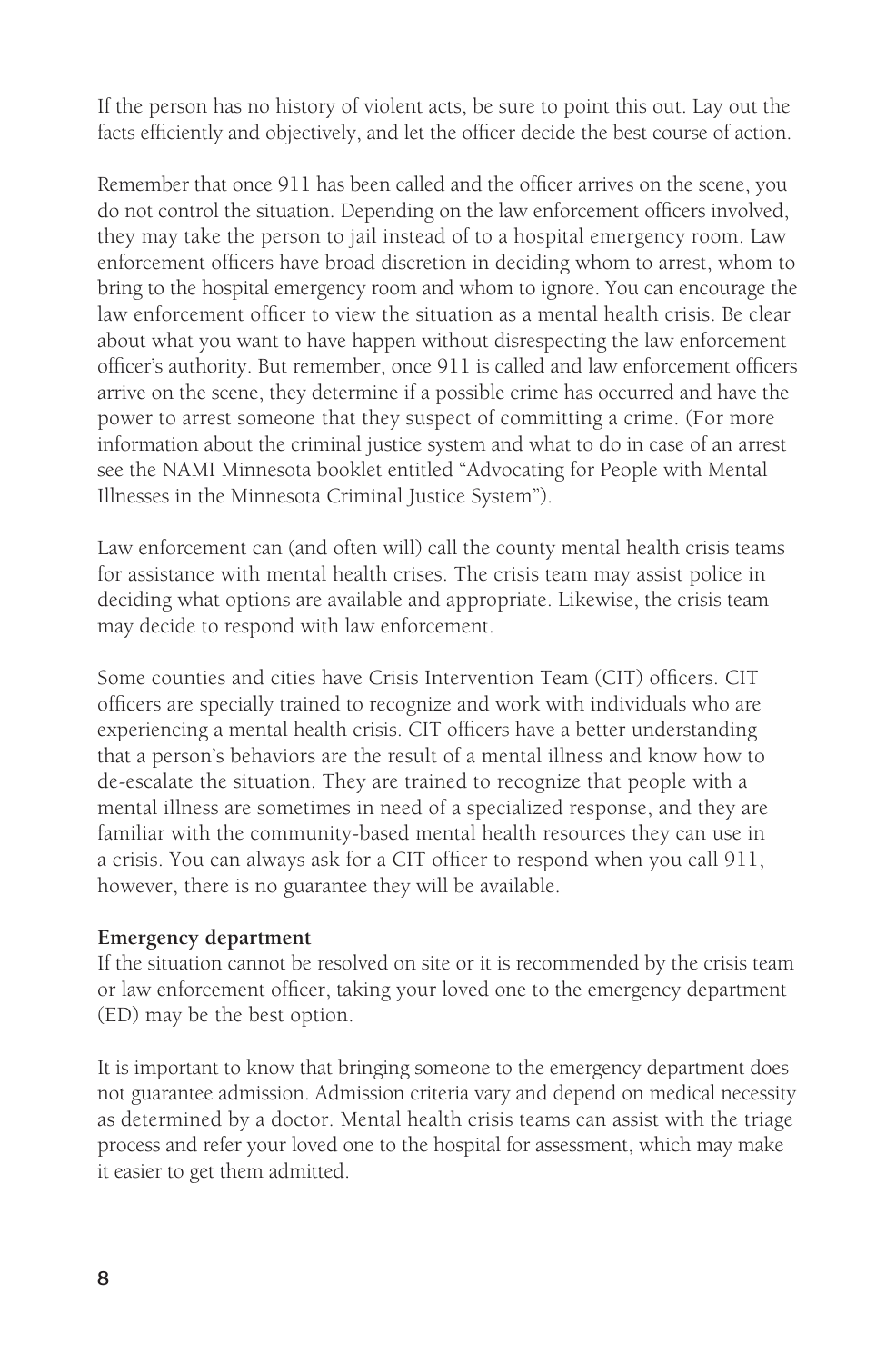When you arrive at the ED, be prepared to wait several hours. Bringing a book, music, electronic game or other distractions may help the person who is in crisis stay calm. Bring any relevant medical information, including the types and doses of any medications. If you have a crisis kit, bring it with you (see the section on crisis kits in this booklet to learn more).

If your loved one is not admitted to the hospital and the situation changes when you return home, don't be afraid to call the crisis team back. The crisis team will re-assess the situation and make recommendations or referrals based on the current situation. The person may meet the criteria for hospital admission later.

#### **Emergency holds** *(a term used under the civil commitment law)*

Sometimes when a person with a mental illness is no longer able to care for himself or if he poses a threat to self or others and they won't agree to accept treatment, an emergency hold will be ordered to temporarily confine the person in a secure facility, such as a hospital. Emergency holds last for 72 hours, not including weekends and holidays. The purpose of a hold is to keep the person safe while awaiting a petition for commitment to be filed or while the pre-petition screening team reviews the matter. An emergency hold doesn't necessarily initiate the commitment process; it's simply a way to assess the individual to determine if commitment is necessary. In order to be committed the person must have recently: attempted or threatened to physically harm themselves or others, caused significant property damage, failed to obtain food, clothing, shelter, or medical care as a result of the illness, or be at risk of substantial harm or significant deterioration. (For more information about Minnesota's commitment law, see the NAMI Minnesota booklet entitled "Understanding the Minnesota Civil Commitment Process.")

# PREVENT

Symptoms can appear seemingly out of the blue. It is possible for people living with mental illnesses to experience a crisis even when they are following their treatment plan. The best way to prevent this is to have a treatment plan that works and that the person agrees to follow. Documenting changes in behaviors by keeping a journal or making notes on a calendar may help you recognize when a possible crisis is building.

# *Before a crisis occurs, ask:*

- What situations have led to a crisis in the past?
- What stress reduction strategies have worked before?
- How can conflict be avoided?
- What steps can be taken to keep everyone safe and calm?
- Who can be called for support in a crisis?
- Have all available resources been utilized?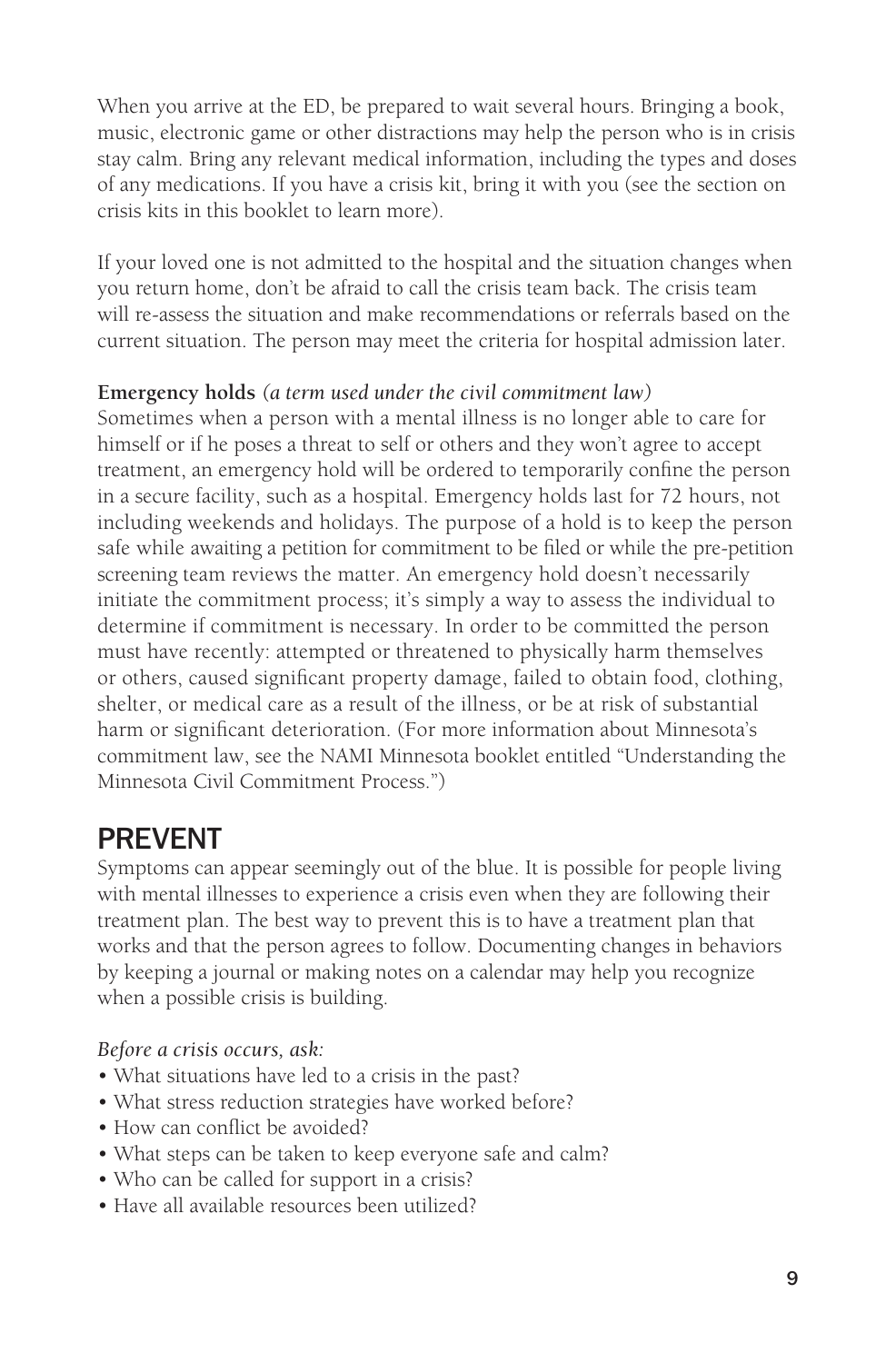# **L.E.A.P.: A technique for engaging your loved one**

Dr. Xavier Amador, in his book, *I Am Not Sick, I Don't Need Help*, outlines a communication skill (L.E.A.P.) that can be used to engage your loved one and help them to calm down. L.E.A.P. stands for Listen, Empathize, Agree, and form a Partnership. It is a family-friendly version of a type of therapy called Motivational Enhancement Therapy.

Listen:

- Listen and learn; drop your agenda
- Use Questions, not statements
- State what you heard—all of it ("reflecting")
- Let the person correct you
- Don't avoid scary topics or thoughts (even delusions)
- Know your "hot-button" fears
- Don't rush it
- Don't have an emotional reaction to what you hear
- Don't try to problem-solve
- Avoid going right to empathy

Give your opinion:

- ONLY if asked
- Delay 3 times before answering
- Follow the 3 "A's":
	- Apologize
	- Acknowledge fallibility
	- Agree (to disagree)

How to delay your opinion:

- "I promise to answer your question. If it's alright with you, I would like to first hear more about \_\_\_\_\_\_\_\_. Okay?"
- "I will tell you what I think. I would like to keep listening to you first because I am learning a lot. Can I tell you later what I think?
- "I will tell you. I want you to know that I think your opinion is more important than mine and would like to learn more before I tell you what I think. Okay?"

Empathy:

- Express empathy for feelings
- This doesn't mean you have to agree with beliefs
- Normalize: "I think I would feel that way too (if I had those beliefs)."
- Listening + Empathy = "What do you think?"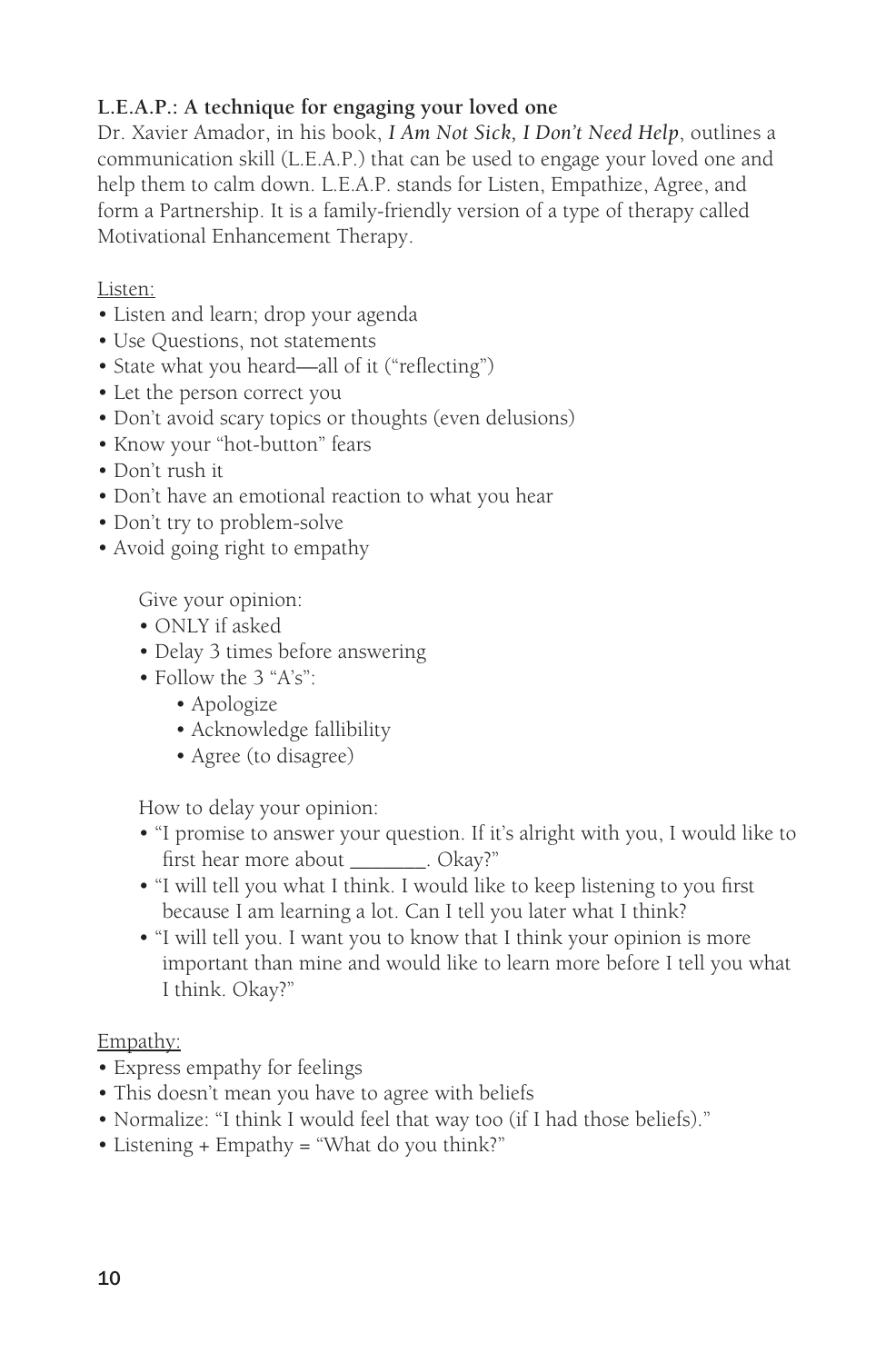Common feelings and experiences to empathize with:

- Frustration
- Fear
- Discomfort
- Hopes and dreams (desires)

# Agree:

- Stick to perceived problems and symptoms only.
- Review advantages and disadvantages of treatment or adherence from the person's perspective.
- Agree to disagree when needed. It's okay to set boundaries.
- You can try to correct misinformation gently.
- Reflect back and highlight the advantages. Use this as the basis for a plan.

# Partner:

- Move forward with agreed-upon goals.
- Use phrases that support feelings of control and safety:
- "Would that be all right?"
- "Do I have that right?"
- "So, let me see if I got this straight. Are you are saying that…"
- "Would you mind if I…"
- "I can see why you'd feel that way…"
- "I am sure that is upsetting to hear and I know you don't agree. It's just how I feel. Can we agree to disagree on this one?

Practicing these strategies before a crisis occurs will make them easier to use when needed.

# PLAN

# **Create a Crisis Plan**

People can still experience a crisis when they have utilized the best resources available. It is important to have a written plan in place in case of a crisis. A good plan will:

- Identify people willing to help
- List the phone numbers of the mental health providers and the **mental health crisis team**
- Include a list of current medications and their dosages
- List treatments that have been used in the past (CBT, DBT)
- Identify key words or calming techniques that have worked in the past
- Identify your loved one's preferred treatment facilities
- Include a copy of their advanced psychiatric directive (if available)

It is important to involve your loved one in the creation of the crisis plan. The plan should be distributed to family, friends and professionals with permission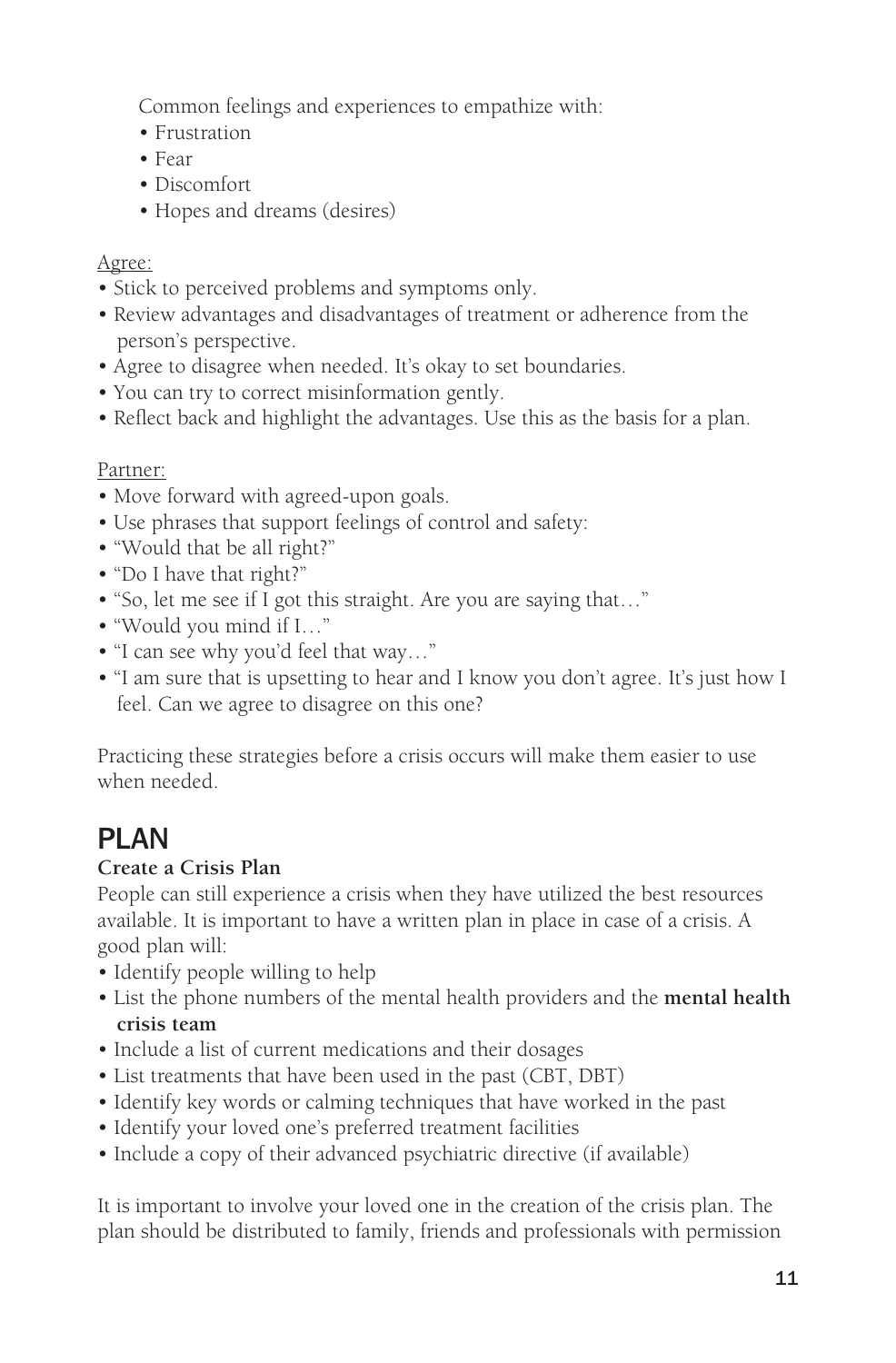from your loved one. It should be updated whenever there is change in the person's diagnosis, medication, treatment or providers.

Other important steps include:

- Contact your local police department and provide them with a copy of the crisis plan,
- Create a safe environment by removing any and all weapons and sharp objects,
- Lock up all medications, both over-the-counter and prescription,
- Talk with others in the household about how to stay safe during a crisis and
- Post the phone number of mental health crisis team around the house.

# **Crisis kit**

A crisis kit should include the crisis plan, medical information, snacks, music, books, a change of clothes and basic hygiene supplies. This kit should be kept in an easily accessible place.

# **Reflect**

Following a crisis, it is important to reflect back on what has happened to learn what you can do to potentially prevent or minimize future crises. Some important questions to ask include:

- What situations or triggers led to the crisis?
- What worked to reduce tension or avoid a conflict?
- What steps did we or could we have taken to keep everyone safe and calm?

Write down the results of this reflection and include it in future crisis plans. The more you understand the underlying causes and triggers of a crisis and what strategies helped, the more prepared you will be in case of future crises.

If possible, have the person living with a mental illness provide cues to help you recognize when the crisis has passed. Some examples might be eating at least two meals a day, sleeping regular hours or taking care of personal hygiene needs.

Invite your loved one to develop a list of things you can do to help them feel more comfortable and recover as quickly as possible. Including your loved one in this process helps the family and other caregivers feel good about the support they offer. No one likes to think that someone else will have to take over responsibility for their care. A mental health crisis is a difficult situation—one that no one likes to face alone.

# ADVOCACY

Advocating for a person living with a mental illness in the midst of a crisis can be extremely frustrating and difficult. It is not easy to navigate the system or obtain appropriate services for your loved one. You may need help learning how to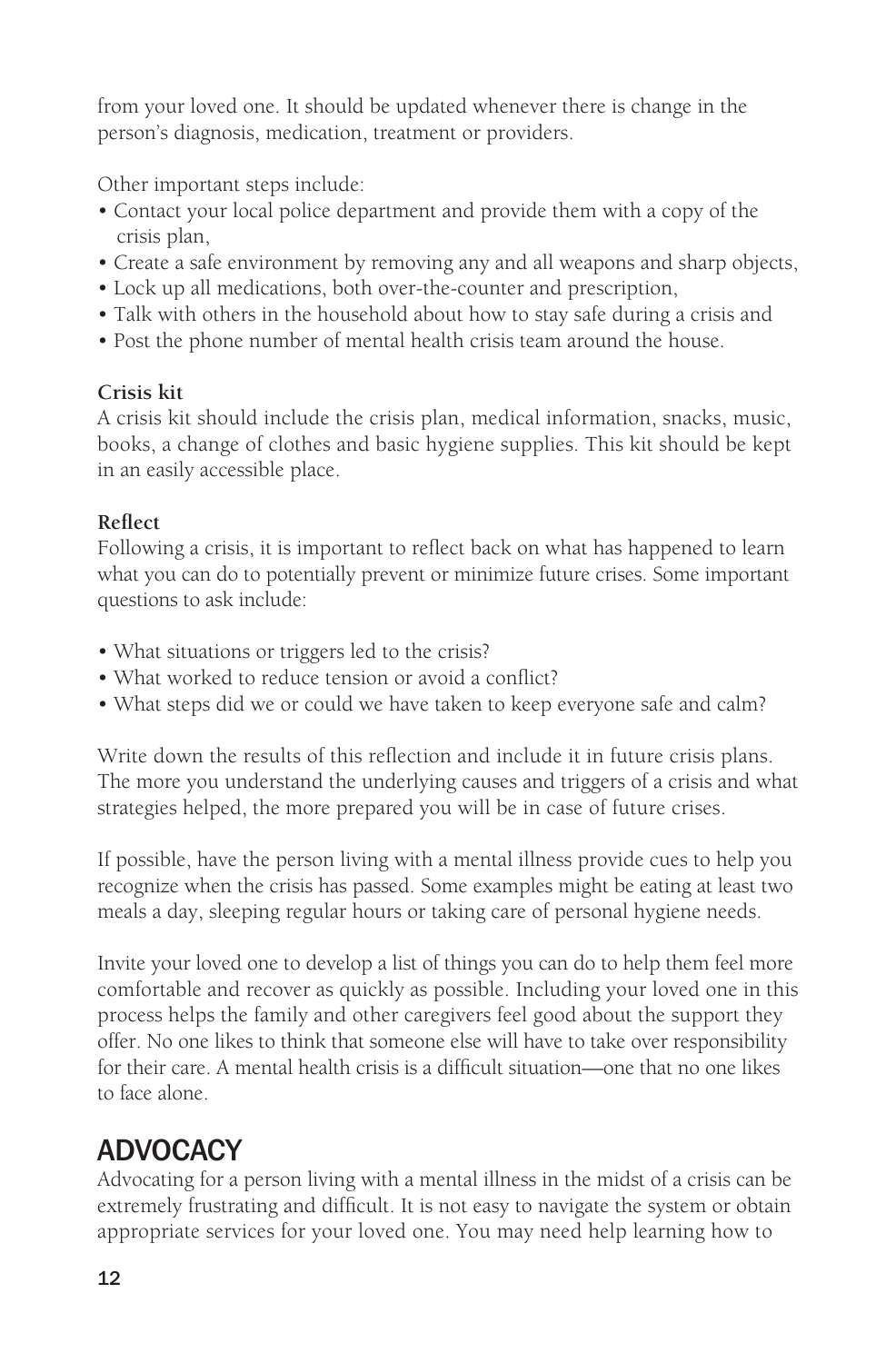advocate appropriately and effectively. Learning to be a strong advocate and developing these skills takes time.

# **Family Involvement Act**

Data practices laws and the interpretation of them by providers makes advocacy especially difficult. Providers are not permitted to give information to family members without the written consent of the patient. Individuals may choose not to give their family access to their full medical records.

To address this issue, NAMI Minnesota successfully advocated for a change in the data practices laws to allow caregivers access to basic mental health information that will help them to care and advocate for a person living with a mental illness. Under the Family Involvement Act, information can be provided with permission to anyone who lives with the person with a mental illness, cares for or helps obtain care for them or is *directly* involved with monitoring the person's well being. The information that can be provided in these circumstances includes:

- Diagnosis
- Admission to or discharge from treatment
- Medication information (including dosage, side effects, consequences of not taking medications, etc.)
- Summary of discharge plan

While this information is useful, you may still want to ask your loved one to sign a release giving you access to their complete medical records. (For more information about data practices laws, see the NAMI Minnesota booklet entitled, "Involving Families: Understanding the Data Practices Laws.")

# **Organization**

Over the course of your loved one's illness, they will receive and need to keep track of a great deal of information. It is important to keep all this information together in one central place where it is easily accessible.

# *Things you need to keep:*

- Current diagnostic assessment
- Copy of the current crisis plan
- Notes from phone calls and appointments
- Hospitalization history
- List of medications and dosages
- Copy of their advanced psychiatric directive
- Names and phone numbers of mental health professionals and mental health agencies working with your loved one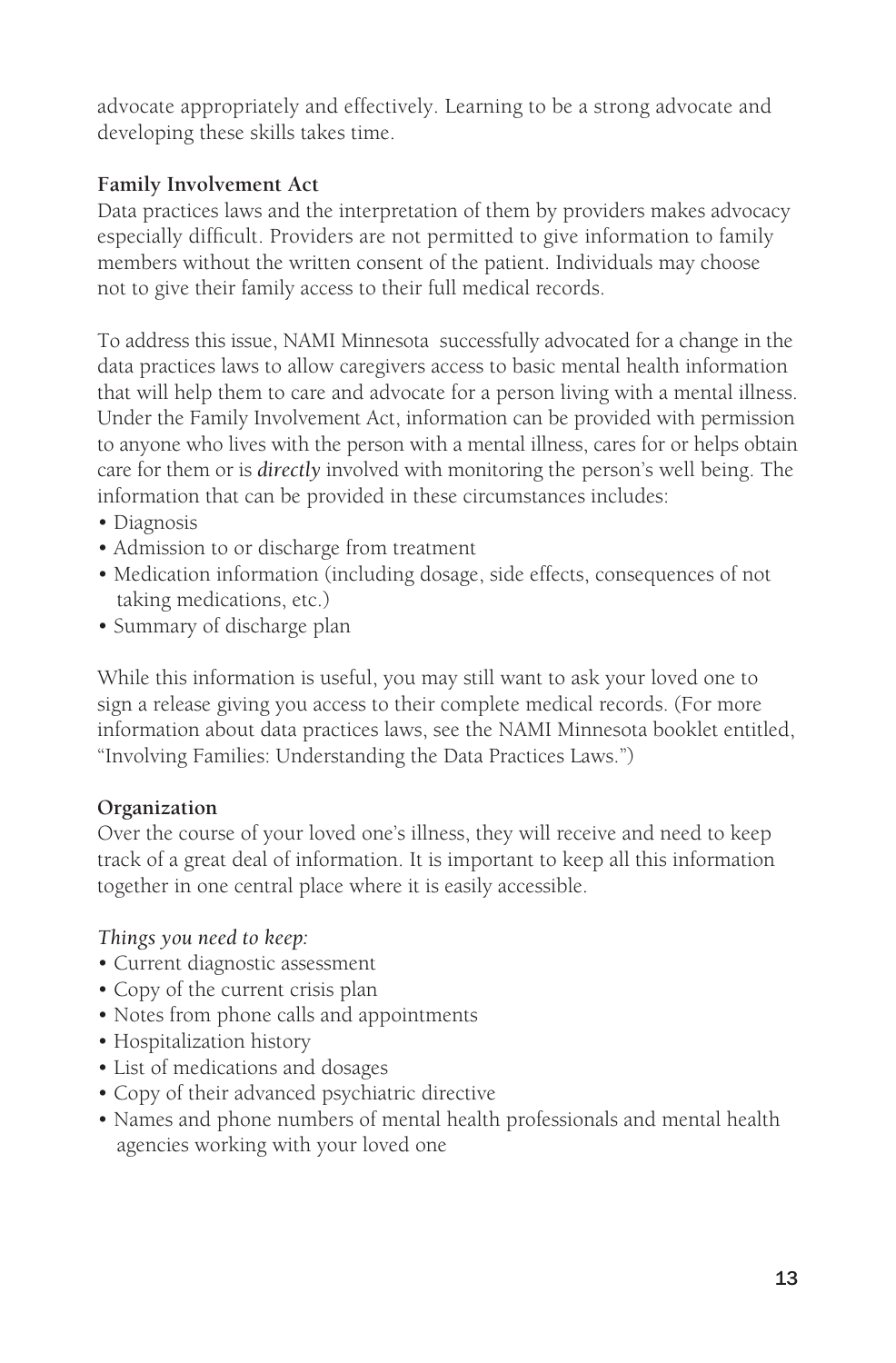#### **Stay calm**

When meeting with professionals, remember that you attract more bees with honey than vinegar. Try to keep the conversation focused, objective and stay in the present. As hard as it can be, try not to get overly emotional. The more you can stay calm, the more control you can have in the situation and the easier it will be for you to stay involved in decisions about your loved one.

#### **Get support**

To be an effective advocate, you need to take care of yourself. Consider joining a support group. Support groups can help you deal with the stresses of advocating for your loved one. At a support group you meet with others who have similar experiences, and you gain knowledge and skills to help in future crises. You also get a chance to support others by sharing your experience.

#### **Communicate effectively**

Effective communication helps ensure that your loved one receives the appropriate services. Good communication is a two-way street. Be aware of how your words and actions influence how others perceive you.

You can increase the chance that you will be heard by providing information about your loved one that is current and in the here-and-now. Avoid the temptation to tell the whole story. When information is kept to what is needed now and based on facts, not feelings or emotions, you increase the chance of being heard. Remember to keep an open mind and listen to what the other person says.

# **CONCLUSION**

Advocating and caring for someone experiencing a mental health crisis can be extremely stressful. Have a plan in place, know the best techniques to de-escalate the situation and know where to turn when you need help. Following the steps outlined is this booklet can help you support a loved one when they experience a crisis and ensure the safety of everyone involved.

If you have comments or suggestions for future printings of this publication, please contact the NAMI Minnesota office.

Thanks to the Wasie Foundation for providing funding for this booklet.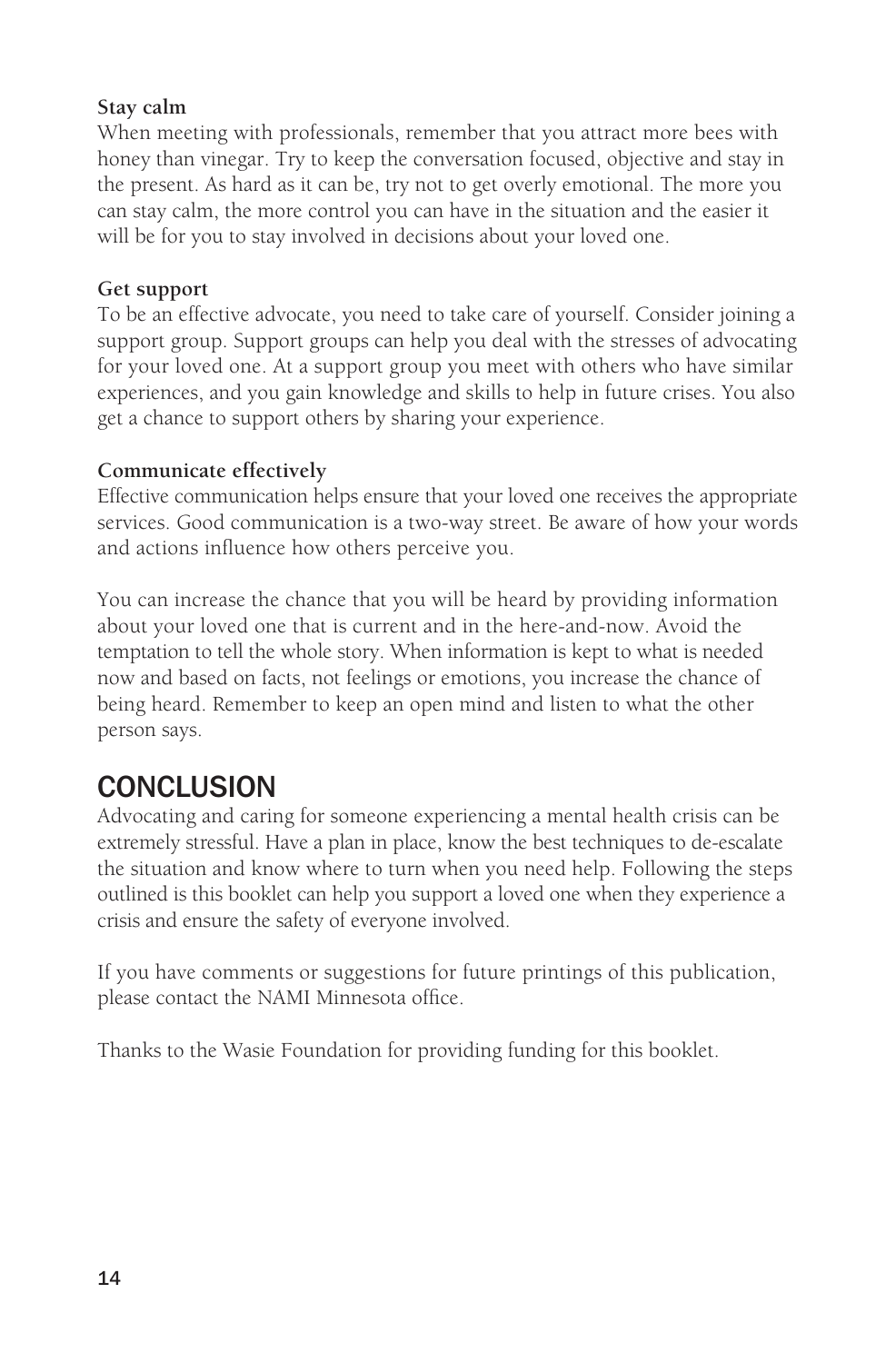#### **Sample Crisis Plan**

Individual/Family Information:

| Person's Name:           | D.O.B.   | Diagonosis(s)              | Date of Plan:             |
|--------------------------|----------|----------------------------|---------------------------|
| Medications:             | Dosage:  | Physician Name /<br>number | Pharmacy Name /<br>Number |
| Support Contact<br>Name: | Phone(s) | Support Contact<br>Name:   | Phone(s)                  |

Description of immediate needs: Safety Concerns: Treatment Choices:

Interventions preferred: Interventions that have been used: Interventions that should be avoided:

Professional involvement:

| Psychiatrist Name / | Therapist Name /                       | Work Contact / | Case Mgr Name / |
|---------------------|----------------------------------------|----------------|-----------------|
| Phone:              | Phone:                                 | Phone:         | Phone:          |
| Crisis Team Phone:  | Doctor Name / Phone:   Hospital Name / | Phone:         | Other:          |

#### Supports to use in crisis resolution:

| Name / Phone: | Name /Phone: | Name /Phone: | Name /Phone: |
|---------------|--------------|--------------|--------------|
|               |              |              |              |

Resources:

| Advocacy Group:   Support Group:   MH Agency: |  | Other: |
|-----------------------------------------------|--|--------|
|                                               |  |        |

**For up-to-date information about county crisis services in your community, visit the NAMI Minnesota website at www.namihelps.org or contact your county.**

#### **Other resources on crisis planning**

| NAMI Minnesota                                                | National Alliance on Mental Illness                                         |
|---------------------------------------------------------------|-----------------------------------------------------------------------------|
| www.namihelps.org                                             | www.nami.org                                                                |
| Bazelon Center for Mental Health law                          | National Institute of Mental Health                                         |
| www.bazelon.org                                               | www.nimh.nih.gov/                                                           |
| Minnesota Department of Human Services<br>www.dhs.state.mn.us | Substance Abuse Mental Health<br>Services Administration<br>www.samhsa.gov/ |